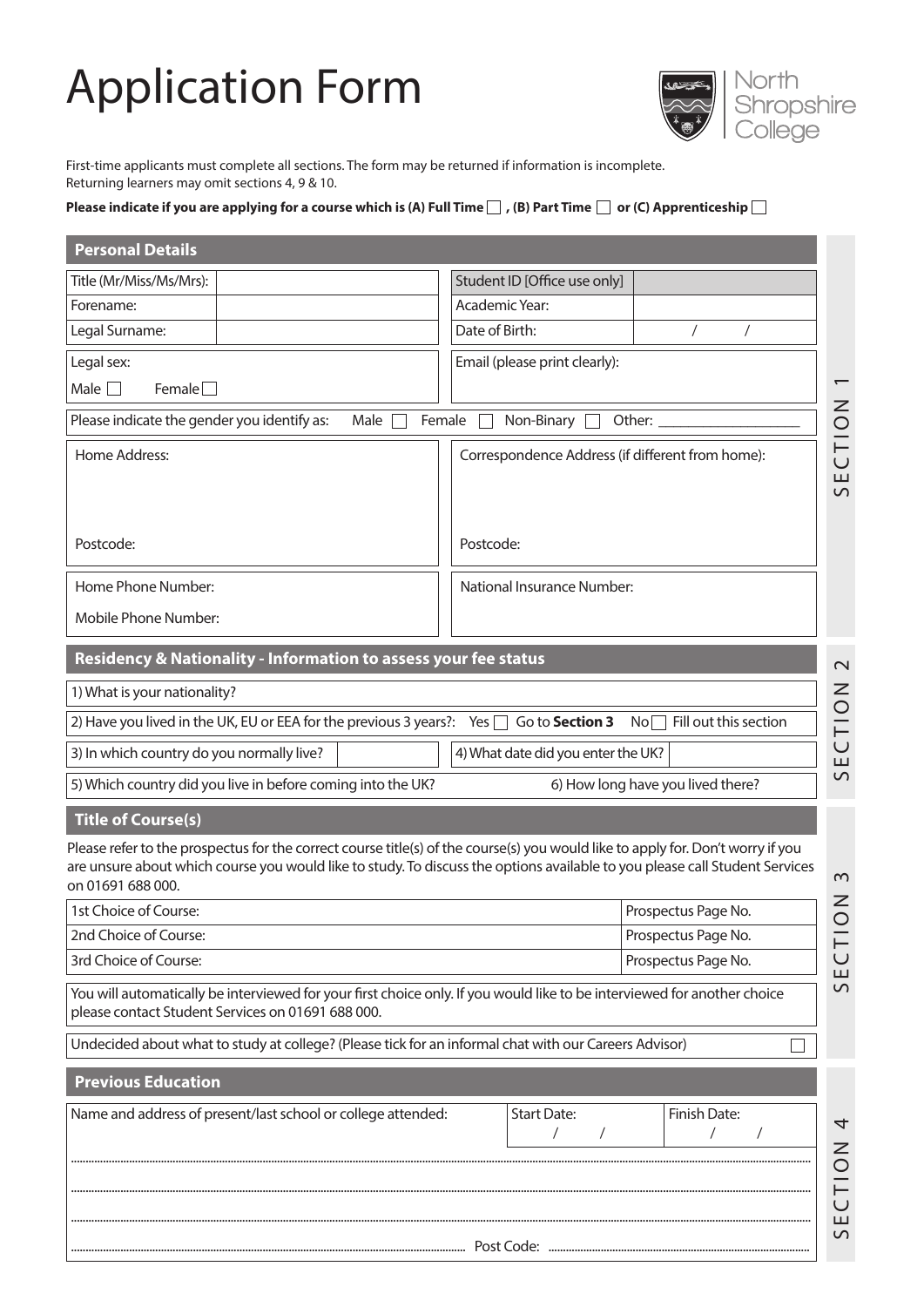## **Level of Entry**

Do you have any of the following qualifications prior to starting the course? (Please tick the appropriate box).

| Level 0 | Word Power/<br>Number Power                                                    |                                                                  |                       |                                                    |                                                             |
|---------|--------------------------------------------------------------------------------|------------------------------------------------------------------|-----------------------|----------------------------------------------------|-------------------------------------------------------------|
| Level 1 | GCSE D-G (grades 3-1)<br>or less than 5 GCSE at<br>A-C(grades 9-4), 1 AS Level | BTEC/EDEXCEL 1st<br>Certificate GNVQ<br>Foundation               | NVO<br>Level 1        | C&G Operative<br>Award                             | <b>C&amp;G Operative Award</b>                              |
| Level 2 | 5 or more GCSE at A-C<br>(grades $9-4$ ) 2 or 3 AS<br>Level or 1 A Level       | BTEC/EDEXCEL 1st<br>Diploma GNVQ<br>Intermediate                 | NVO<br>Level 2        | C&G High<br>Operative/Craft                        | RSA/OCR Diploma<br>Pitman Intermediate<br>Level 2           |
| Level 3 | 4 or more AS Level<br>2 or more A Level                                        | BTEC/EDEXCEL Nat Cert/<br>Dip GNVQ Advanced                      | <b>NVO</b><br>Level 3 | C&G High<br><b>Advanced Craft</b><br>Access to HE  | RSA/OCRStage 3 Adv<br>Diploma ESOL Advances<br>Award        |
| Level 4 | <b>First Degree</b>                                                            | BTEC/EdEXCEL HNC/<br>HND Other Higher Cert or Level 4<br>Diploma | <b>NVQ</b>            | <b>Teaching</b><br>Oualification<br>including PGCE | <b>RSA/OCR Adv Certificate</b><br>RSA/OCR Higher<br>Diploma |
| Level 5 | <b>Higher Degree</b>                                                           | <b>DMS</b><br><b>MBA</b>                                         | <b>NVQ</b><br>Level 5 | <b>Other Professional</b><br>Qualification         |                                                             |
|         | Other (please specify)                                                         |                                                                  |                       |                                                    |                                                             |
|         | $M = 1$ and $M = 12$ and $M = 12$                                              |                                                                  |                       |                                                    |                                                             |

 $\overline{5}$ SECTION 5 SECTION

No formal qualifications

**Employment (including part time/voluntary)**

**All full-time applicants including apprentices, please list all previous qualifications showing grades expected or achieved (please include any completed or uncompleted apprenticeships).**

| Subject Title | <b>Awarding Body</b> | Grade<br>Expected | Grade<br>Actual |
|---------------|----------------------|-------------------|-----------------|
|               |                      |                   |                 |
|               |                      |                   |                 |
|               |                      |                   |                 |
|               |                      |                   |                 |
|               |                      |                   |                 |
|               |                      |                   |                 |
|               |                      |                   |                 |
|               |                      |                   |                 |

Name and address including postcode of employer | Position held/nature of business | Date of employment

| ഥ      |
|--------|
| Z      |
| O      |
| ⊢      |
| $\cup$ |
| ш      |
| ഗ      |

# **References**

|                          | Please provide the name and FULL ADDRESSES of two character referees. |          |                  |
|--------------------------|-----------------------------------------------------------------------|----------|------------------|
| $\overline{\phantom{0}}$ | 1. Name:                                                              | Address: |                  |
| $\mathsf{Z}$             |                                                                       |          |                  |
| $\circ$                  |                                                                       |          |                  |
| $\overline{C}$           |                                                                       |          | <b>Postcode:</b> |
| ш<br>$\Omega$            | 2. Name:                                                              | Address: |                  |
|                          |                                                                       |          |                  |
|                          |                                                                       |          |                  |
|                          |                                                                       |          | <b>Postcode:</b> |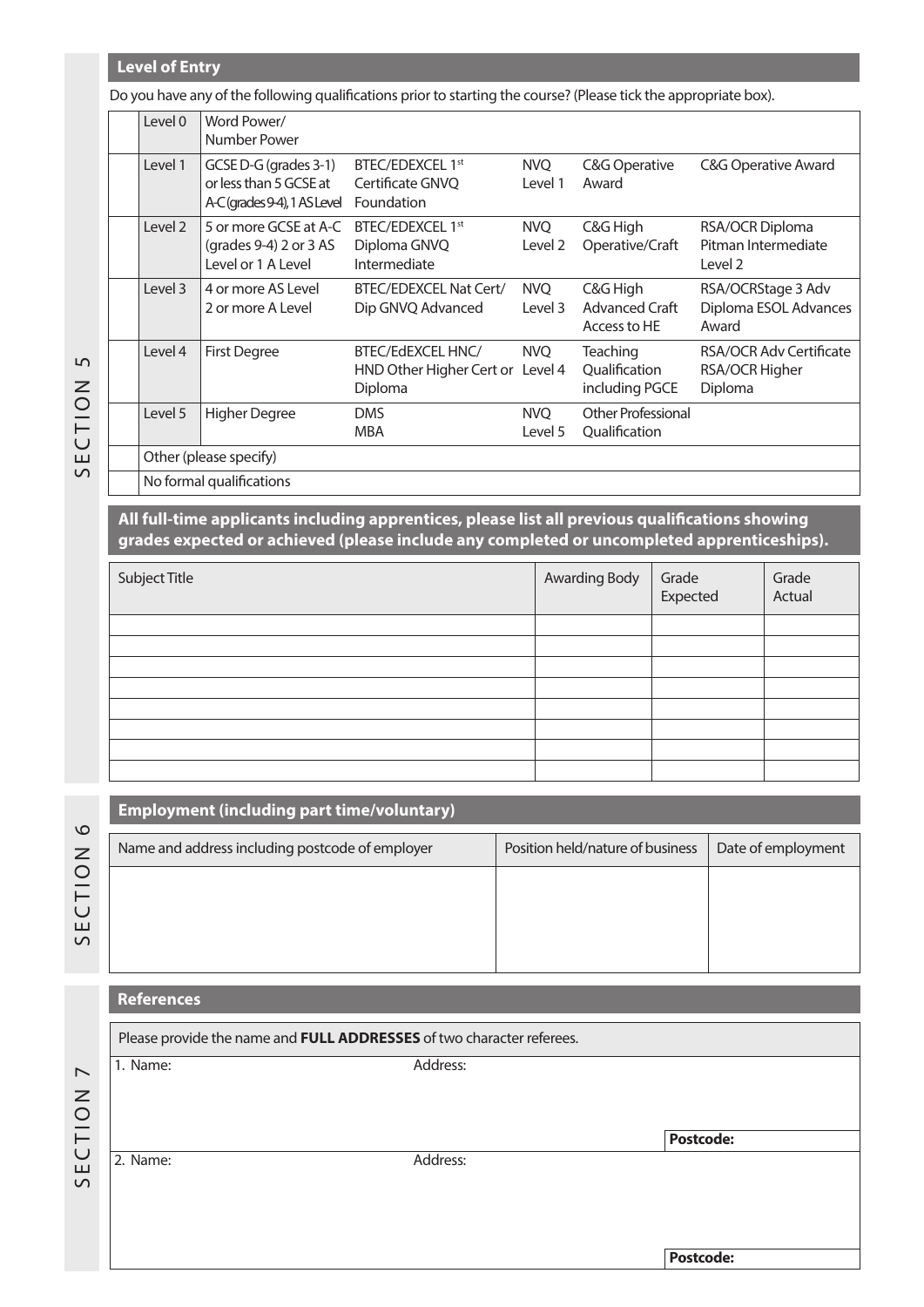| <b>Accessibility</b>                                                                                                                                                                                                                                                                                                                                                                                                                                                                                                                                                                                                                                                                                                                                                                                                                                                                                                                                                                                                                                      |                              |                                                                                                                             |  |
|-----------------------------------------------------------------------------------------------------------------------------------------------------------------------------------------------------------------------------------------------------------------------------------------------------------------------------------------------------------------------------------------------------------------------------------------------------------------------------------------------------------------------------------------------------------------------------------------------------------------------------------------------------------------------------------------------------------------------------------------------------------------------------------------------------------------------------------------------------------------------------------------------------------------------------------------------------------------------------------------------------------------------------------------------------------|------------------------------|-----------------------------------------------------------------------------------------------------------------------------|--|
| adverse affect on your ability to carry out day to day activities.                                                                                                                                                                                                                                                                                                                                                                                                                                                                                                                                                                                                                                                                                                                                                                                                                                                                                                                                                                                        |                              | Disability is defined as any physical or mental impairment which has a substantial and long term (over 12 months)           |  |
| Do you consider yourself disabled? Yes                                                                                                                                                                                                                                                                                                                                                                                                                                                                                                                                                                                                                                                                                                                                                                                                                                                                                                                                                                                                                    | No                           | Do you have a learning difficulty? Yes<br>No                                                                                |  |
| 01 Visual                                                                                                                                                                                                                                                                                                                                                                                                                                                                                                                                                                                                                                                                                                                                                                                                                                                                                                                                                                                                                                                 | 97 Other - please specify    | 01 Moderate learning difficulties                                                                                           |  |
| $\Box$ 03 Mobility<br>02 Hearing                                                                                                                                                                                                                                                                                                                                                                                                                                                                                                                                                                                                                                                                                                                                                                                                                                                                                                                                                                                                                          |                              | 02 Severe learning difficulties                                                                                             |  |
| 05 Other Medical                                                                                                                                                                                                                                                                                                                                                                                                                                                                                                                                                                                                                                                                                                                                                                                                                                                                                                                                                                                                                                          | 04 Other physical            | 10 Dyslexia                                                                                                                 |  |
| Epilepsy                                                                                                                                                                                                                                                                                                                                                                                                                                                                                                                                                                                                                                                                                                                                                                                                                                                                                                                                                                                                                                                  | 06 Emotional/behavioural     | 11 Dyscalculia                                                                                                              |  |
| <b>Diabetes</b>                                                                                                                                                                                                                                                                                                                                                                                                                                                                                                                                                                                                                                                                                                                                                                                                                                                                                                                                                                                                                                           | 08 Temporary disability      | 19 Other specific learning difficulties                                                                                     |  |
| Asthma<br>90 Multiple                                                                                                                                                                                                                                                                                                                                                                                                                                                                                                                                                                                                                                                                                                                                                                                                                                                                                                                                                                                                                                     |                              | 90 Multiple learning difficulties                                                                                           |  |
| <b>Heart Condition</b>                                                                                                                                                                                                                                                                                                                                                                                                                                                                                                                                                                                                                                                                                                                                                                                                                                                                                                                                                                                                                                    | 97 Other - please specify    | $\Box$ 97 Other - please specify                                                                                            |  |
| $\Box$ 07 Mental ill health                                                                                                                                                                                                                                                                                                                                                                                                                                                                                                                                                                                                                                                                                                                                                                                                                                                                                                                                                                                                                               |                              |                                                                                                                             |  |
| $\Box$ 09 Profound/complex                                                                                                                                                                                                                                                                                                                                                                                                                                                                                                                                                                                                                                                                                                                                                                                                                                                                                                                                                                                                                                |                              |                                                                                                                             |  |
| Do you have an Education, Health & Care Plan (EHCP)?                                                                                                                                                                                                                                                                                                                                                                                                                                                                                                                                                                                                                                                                                                                                                                                                                                                                                                                                                                                                      | Yes                          | $\infty$<br>No                                                                                                              |  |
| If yes, please forward a copy with your application.                                                                                                                                                                                                                                                                                                                                                                                                                                                                                                                                                                                                                                                                                                                                                                                                                                                                                                                                                                                                      |                              | CTION                                                                                                                       |  |
|                                                                                                                                                                                                                                                                                                                                                                                                                                                                                                                                                                                                                                                                                                                                                                                                                                                                                                                                                                                                                                                           |                              | Access Arrangements in Examinations - please tick if you have received any support in the past:                             |  |
| Extra time<br>Scribe                                                                                                                                                                                                                                                                                                                                                                                                                                                                                                                                                                                                                                                                                                                                                                                                                                                                                                                                                                                                                                      | Coloured paper $\square$     | Other; please specify:<br>Ш                                                                                                 |  |
| Use of coloured overlay [<br>Reader                                                                                                                                                                                                                                                                                                                                                                                                                                                                                                                                                                                                                                                                                                                                                                                                                                                                                                                                                                                                                       | Use of laptop                | $\overline{C}$                                                                                                              |  |
| Household / Technology Access (For access to Virtual Online Learning if required)                                                                                                                                                                                                                                                                                                                                                                                                                                                                                                                                                                                                                                                                                                                                                                                                                                                                                                                                                                         |                              |                                                                                                                             |  |
| Do you have access to a device such as a laptop or pc within your household? Yes                                                                                                                                                                                                                                                                                                                                                                                                                                                                                                                                                                                                                                                                                                                                                                                                                                                                                                                                                                          |                              | No                                                                                                                          |  |
| Do you have access to the internet at home? Yes $\Box$                                                                                                                                                                                                                                                                                                                                                                                                                                                                                                                                                                                                                                                                                                                                                                                                                                                                                                                                                                                                    | $No$ $\Box$                  |                                                                                                                             |  |
| <b>Criminal Convictions</b>                                                                                                                                                                                                                                                                                                                                                                                                                                                                                                                                                                                                                                                                                                                                                                                                                                                                                                                                                                                                                               |                              |                                                                                                                             |  |
| Do you have any criminal convictions?                                                                                                                                                                                                                                                                                                                                                                                                                                                                                                                                                                                                                                                                                                                                                                                                                                                                                                                                                                                                                     | Yes<br>No                    |                                                                                                                             |  |
| If you do not tick either the 'Yes' or 'No' box, we will contact you to get this information and this will delay your application. You must tick 'Yes' if you have a conviction unless it is:<br>a) A motoring offence that you received a fine or three penalty points for, OR<br>b) A spent sentence (as defined by the Rehabilitation of Offenders Act 1974)<br>Please be aware that for certain courses, particularly in teaching, health and social care, you must tell us about ANY criminal conviction(s), including spent sentences<br>and cautions. If you are serving a prison sentence you must tick the 'Yes' box. If you are convicted of a criminal offence after you have enrolled, you MUST let us know<br>immediately. If you are not sure whether to tell us about a previous conviction you should get more advice from your Citizens Advice Bureau. In line with the College<br>safequarding procedure if you declare a conviction we will need to complete a risk assessment form before we can process the application any further. |                              |                                                                                                                             |  |
| Safeguarding - The College's designated Safeguarding Officer is Debra Baldwin                                                                                                                                                                                                                                                                                                                                                                                                                                                                                                                                                                                                                                                                                                                                                                                                                                                                                                                                                                             |                              |                                                                                                                             |  |
| Who do you live with?                                                                                                                                                                                                                                                                                                                                                                                                                                                                                                                                                                                                                                                                                                                                                                                                                                                                                                                                                                                                                                     |                              | Ny mother and/or father   I live on my own   Another adult (i.e. foster carer, older sister/brother)                        |  |
| <b>Equality and Diversity</b>                                                                                                                                                                                                                                                                                                                                                                                                                                                                                                                                                                                                                                                                                                                                                                                                                                                                                                                                                                                                                             |                              | $\sigma$                                                                                                                    |  |
|                                                                                                                                                                                                                                                                                                                                                                                                                                                                                                                                                                                                                                                                                                                                                                                                                                                                                                                                                                                                                                                           |                              | Please help us monitor our Equality and Diversity policy by ticking the appropriate box. I consider my ethnic origin to be: |  |
| 41 Bangladeshi                                                                                                                                                                                                                                                                                                                                                                                                                                                                                                                                                                                                                                                                                                                                                                                                                                                                                                                                                                                                                                            | 42 Chinese                   | 34 Any other white background                                                                                               |  |
| 39 Indian                                                                                                                                                                                                                                                                                                                                                                                                                                                                                                                                                                                                                                                                                                                                                                                                                                                                                                                                                                                                                                                 | 37 White and Asian           | 98 Any other ethnic group                                                                                                   |  |
| 40 Pakistani                                                                                                                                                                                                                                                                                                                                                                                                                                                                                                                                                                                                                                                                                                                                                                                                                                                                                                                                                                                                                                              | 36 White and Black African   | SECTION<br>99 Not known/not provided                                                                                        |  |
| 43 Any other Asian background                                                                                                                                                                                                                                                                                                                                                                                                                                                                                                                                                                                                                                                                                                                                                                                                                                                                                                                                                                                                                             | 35 White and Black Carribean | 38 Any other mixed/multiple                                                                                                 |  |
| 44 African                                                                                                                                                                                                                                                                                                                                                                                                                                                                                                                                                                                                                                                                                                                                                                                                                                                                                                                                                                                                                                                | 31 White British             | ethnic background                                                                                                           |  |
| 45 Carribean                                                                                                                                                                                                                                                                                                                                                                                                                                                                                                                                                                                                                                                                                                                                                                                                                                                                                                                                                                                                                                              | 32 Irish                     | 46 Any other Black/African/<br>Caribbean background                                                                         |  |
| 47 Arab                                                                                                                                                                                                                                                                                                                                                                                                                                                                                                                                                                                                                                                                                                                                                                                                                                                                                                                                                                                                                                                   | 33 Gypsy or Irish Traveller  |                                                                                                                             |  |
| How did you hear about North Shropshire College and the course(s) for which you are                                                                                                                                                                                                                                                                                                                                                                                                                                                                                                                                                                                                                                                                                                                                                                                                                                                                                                                                                                       |                              |                                                                                                                             |  |
| Please tick one box only                                                                                                                                                                                                                                                                                                                                                                                                                                                                                                                                                                                                                                                                                                                                                                                                                                                                                                                                                                                                                                  |                              | $\circ$                                                                                                                     |  |
| School/Careers Advisor (B)                                                                                                                                                                                                                                                                                                                                                                                                                                                                                                                                                                                                                                                                                                                                                                                                                                                                                                                                                                                                                                | Information Day (F)          | Prospectus (G)                                                                                                              |  |
| Exhibition/Roadshow (O)                                                                                                                                                                                                                                                                                                                                                                                                                                                                                                                                                                                                                                                                                                                                                                                                                                                                                                                                                                                                                                   |                              |                                                                                                                             |  |
|                                                                                                                                                                                                                                                                                                                                                                                                                                                                                                                                                                                                                                                                                                                                                                                                                                                                                                                                                                                                                                                           | Advertising (I)              | <b>NOLLO</b><br>Course Tutor (J)                                                                                            |  |
| Courses Leaflets (H)                                                                                                                                                                                                                                                                                                                                                                                                                                                                                                                                                                                                                                                                                                                                                                                                                                                                                                                                                                                                                                      | Student (L)                  | Employer (M)<br>Щ                                                                                                           |  |
| Friends/Relatives (K)                                                                                                                                                                                                                                                                                                                                                                                                                                                                                                                                                                                                                                                                                                                                                                                                                                                                                                                                                                                                                                     | Website (A)                  | Social Media (S)<br>$\cup$                                                                                                  |  |
| Careers Convention (C)                                                                                                                                                                                                                                                                                                                                                                                                                                                                                                                                                                                                                                                                                                                                                                                                                                                                                                                                                                                                                                    | Visit to School (D)          | Other (N)                                                                                                                   |  |